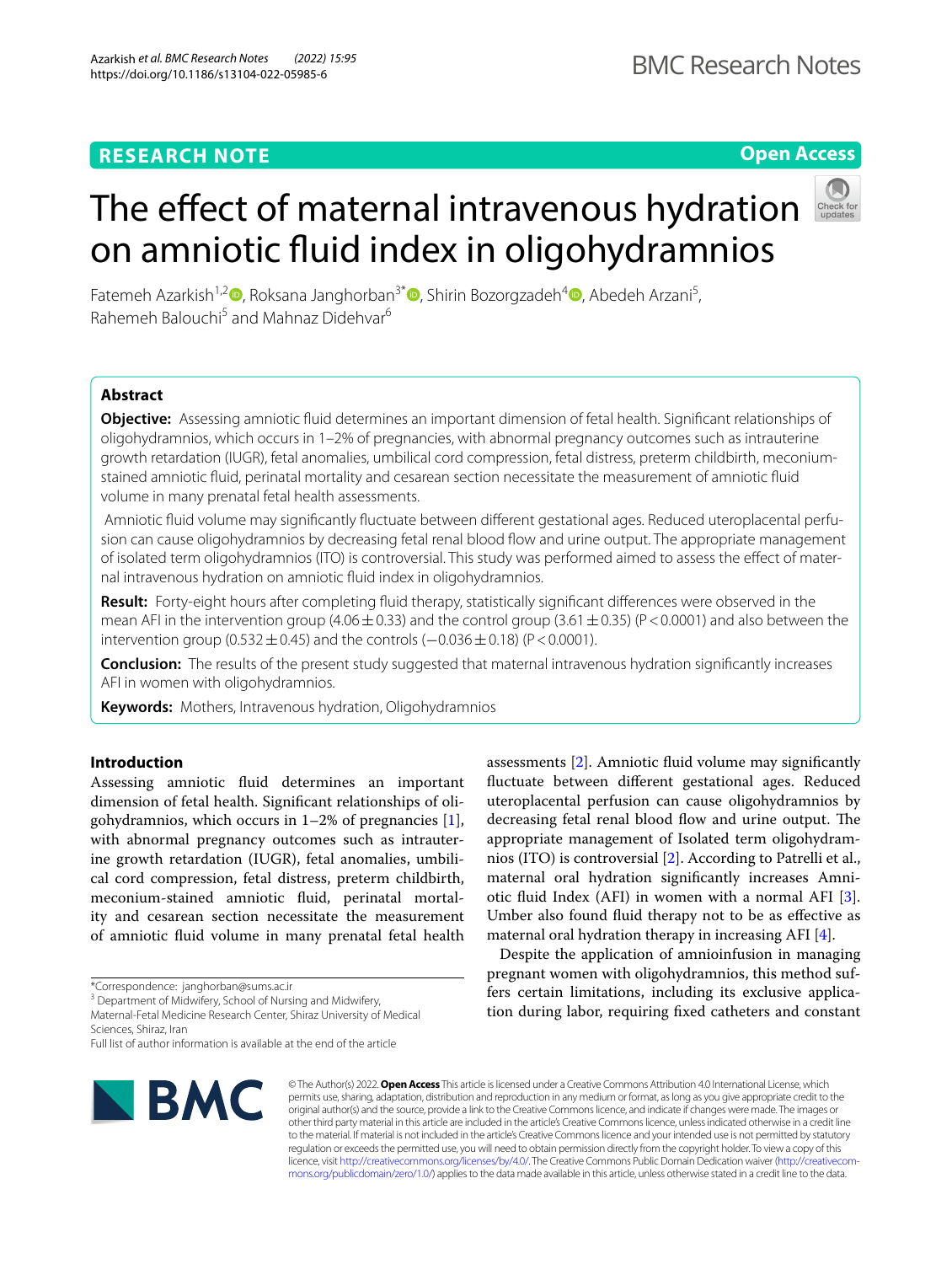monitoring and its potential risks as a typical invasive procedure [\[5](#page-4-4), [6](#page-4-5)].

Treatment of oligohydramnios includes hospitalization, specialist consultation, bed rest, oral rehydration and intravenous  $(I/v)$  hydration [[7](#page-4-6)]. The effects of oral and infusion fuid therapies on AFI have been diferently reported in literature  $[8]$  $[8]$ . There is a lack of trials which have reported maternal hydration with intravenous infusions (infusion of 3 liters of an isotonic Ringer's lactate solution within 24 h) in oligohydramnios. To look upon this controversy, the aim of the present study to appreciate the efect of I/V hydration upon amniotic fuid volume [\[9](#page-4-8)]. In addition, maternal intravenous hydration in oligohydramnios has never been studied in Iranshahr, Iran, a tropical city with a hot and dry climate. The current clinical trial was conducted in 2016–2018 after receiving the approval of the Ethics Committee of the Iranshahr University of Medical Sciences with the aim to determine the efect of maternal intravenous hydration on amniotic fuid index in oligohydramnios.

# **Main text**

# **Methods**

This double-blind randomized clinical trial study was performed in IRAN Hospital of Iranshahr in 2016–2018. All the pregnant women diagnosed with oligohydramnios defined as  $AFI \leq 5$  cm who presented to IRAN Hospital in Iranshahr were investigated in terms of eligibility for the study.

The inclusion criteria were a singleton pregnancy, gestational age of at least 35 weeks (based on the last menstrual period and confrmed by the results of ultrasound or determined through early pregnancy sonography), healthy fetal membranes and no evidence of fetal distress in nonstress test, structural abnormalities and fetal distress. Mothers with confounding factors such as post-term pregnancy, hyperthyroidism, diabetes, hypertension, heart disease, liver disease, kidney disease and amniorrhexis were excluded from the study.

The eligible mothers were included in the study after explaining them about the study objectives, methods, its benefts and potential disadvantages; all the participants signed the written consent forms. The sample size was calculated as 30 per group based on a pilot study. The subjects were randomly assigned to the experimental group (infusion of 3 liters of an isotonic Ringer's lactate solution within 24 hours) and the control group (constant-rate fuid infusion to keep vein open). AFI was measured through ultrasound before and 24 after the end of maternal intravenous hydration by using a 3.5 MHz transducer by a specialist.Re-assessment was 24 h after the end of maternal intravenous hydration.

The patients had empty bladders at the time of remeasurement of amniotic fuid index.

The control group received 2000 ml of Ringer's serum as keep vein open (KVO) at frst use within 24 h. In the intervention and control groups, the rates of oral absorption of fuids during the intervention were not meaningful.

All the mothers were hospitalized and their vital signs were regularly monitored. A sonographer performed ultrasound before and after fuid therapy in both groups.

The sonographer and the data analyst were blinded to the grouping of the mothers.

To avoid bias, the ultrasound of each mother before and after the study was performed by the same sonographer. Randomization was performed by someone outside the treatment team. However, it was not possible for mother and the therapist to blind.

Estimation of AFI before and after the intervention was performed in both groups by a specialist. After completing the study, pregnancy termination was considered for the mothers based on their gestational age and AFI (Fig. [1\)](#page-2-0).

Data were collected using a questionnaire containing the demographic details and ultrasound results of the mothers before and after fuid therapy were compared within the groups using the paired t-test and between the groups using the t-test.  $P < 0.05$  was set as the level of statistical significance. The present study was approved by the Ethics Committee (IR.IRSHUMS.REC.1394.11) and registered at Registry of Clinical Trials (code: IRCT20160418027464N3).

#### **Results**

Among 77 mothers with oligohydramnios, 61 mothers were eligible to the include in the study and were randomly assigned to the intervention group  $(n=31)$  and the control group ( $n=30$ ). The two groups were matched in terms of age, parity, gestational age and birth weight of neonates. No statistically signifcant diferences were observed between the two groups in terms of frequency of cesarean section (Table [1](#page-2-1)).

The difference between weight and BMI in the two groups was clinically inconsiderable.Before maternal intravenous hydration, insignifcant diferences were observed between the intervention and control groups in terms of the mean AFI ( $P = 0.128$ ). Forty-eight hours after completing fuid therapy, statistically signifcant differences were observed in the mean AFI between the two group (P<0.0001) (Table [2\)](#page-3-0).

No changes in blood pressure were reported during hydration. No participants were excluded from the study owing to the severe efects of the intervention.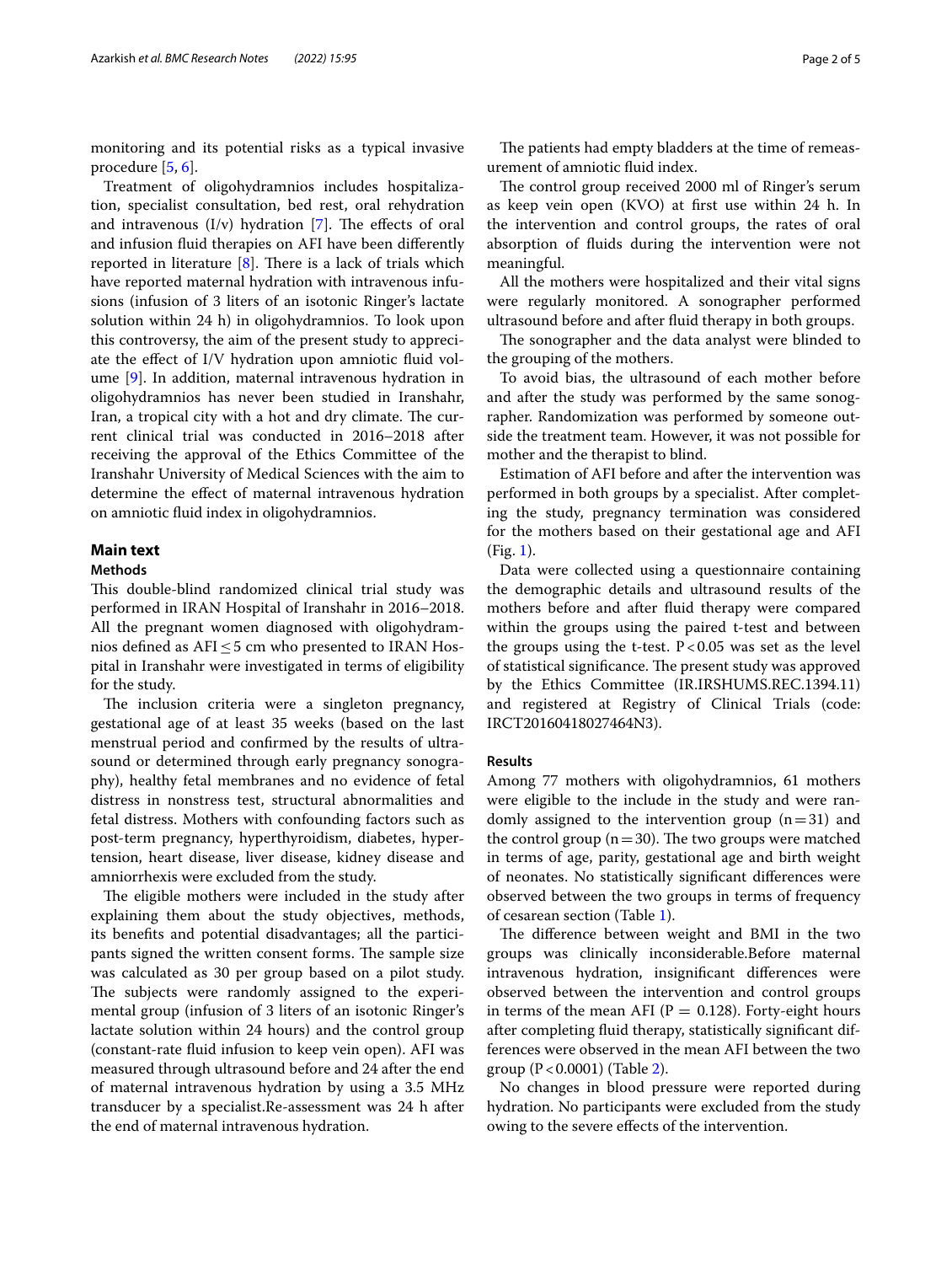

<span id="page-2-1"></span><span id="page-2-0"></span>**Table 1** Baseline characteristics of hydrotherapy and control groups

| <b>Characteristics</b>              | Hydrotherapy group (mean $\pm$ SD) | Control group (mean $\pm$ SD) |       |
|-------------------------------------|------------------------------------|-------------------------------|-------|
| Maternal age (Years, mean $\pm$ SD) | $22.56 \pm 3.77$                   | $21.52 + 4.62$                | 0.388 |
| Parity (NO)                         | $1.56 \pm 0.65$                    | $1.64 + 0.75$                 | 0.690 |
| Gestational age (WK, mean $\pm$ SD) | $39.44 \pm 1.12$                   | $39.60 + 0.81$                | 0.567 |
| Birth wight (Grams, mean $\pm$ SD)  | $3014 \pm 306.36$                  | $3026 + 199.01$               | 0.870 |
| Cesarean section (NO, %)            | $(33.3\%)$                         | 2(66/7%)                      | 0.552 |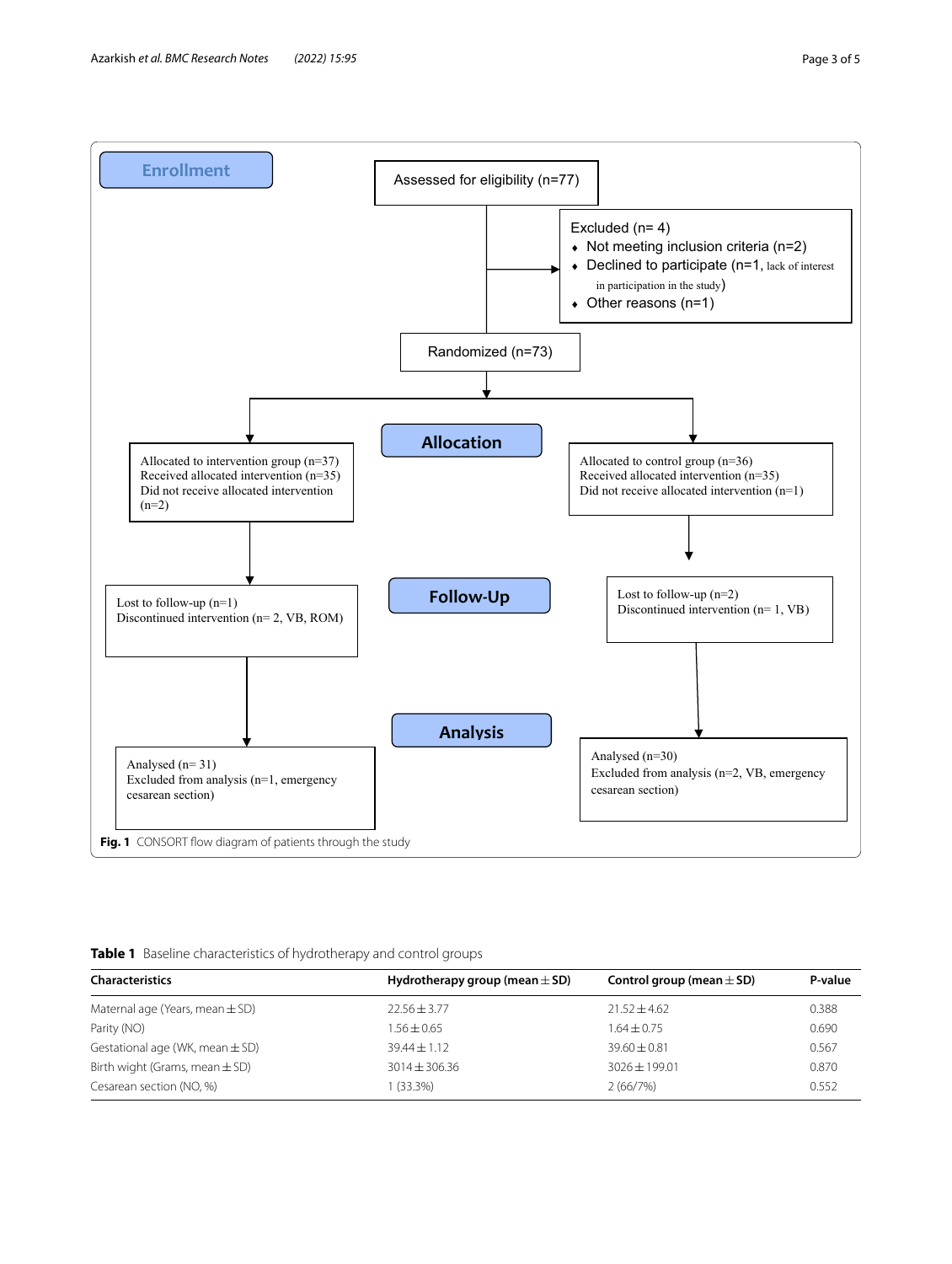| <b>Characteristics</b>                      | Hydrotherapy group<br>$(n=25)$ | Control group ( $n = 25$ ) | P-value | Cohen's d<br>estimate (95%<br>Conf. Interval) |
|---------------------------------------------|--------------------------------|----------------------------|---------|-----------------------------------------------|
| AFI before intervention (Cm, mean $\pm$ SD) | $3.49 \pm 0.34$                | $3.64 \pm 0.36$            | 0.128   | –                                             |
| AFI after intervention (Cm, mean $\pm$ SD)  | $4.06 \pm 0.33$                | $3.61 \pm 0.35$            | 0.000   | 1.499 (0.92; 2.06)                            |

<span id="page-3-0"></span>**Table 2** AFI changes within and between the hydrotherapy and control groups

#### **Discussion**

According to the results of the present maternal hydration signifcantly increased AFI in women with oligohydramnios. Kiran et al. found acute maternal hydration to increase amniotic fuid volume [\[7](#page-4-6)]. In line with the present study, numerous studies have demonstrated the efectiveness of maternal hydration in treating oligohydramnios [\[8–](#page-4-7)[10\]](#page-4-9).

Lorzadeh et al. found that maternal intravenous fluid therapy more signifcantly increased AFI; when compared to oral fuid therapy, which is consistent with the present fndings [\[11\]](#page-4-10). Hofmeyr found that simple maternal fuid therapy is efective in improving oligohydramnios by increasing amniotic fuid volume, especially before performing an ECV, which is consistent with the fndings of the present study [\[12\]](#page-4-11). Magann et al. determined the amniotic fuid volume by dye dilution technique before cesarean delivery, IV fuids were given and the amniotic fuid volume was measured at the cesarean delivery. The comparison between the volumes before and after cesarean to the volume after cesarean showed that IV fluids increased the actual volume  $[13]$  $[13]$ .

Malhotra et al. reported an increase in AFI one hour after acute fuid therapy and no signifcant increases 24 and 48 h after the intervention compared to the initial hours of the treatment  $[14]$  $[14]$ . The mechanism of altering AFI after maternal hydration and the duration of its increase remain unclear. Fetal urine production plays a key role in amniotic fuid volume after 24 weeks of gestation. Increasing osmolality and intravascular volume can increase fetal diuresis. Diferent clinical trials suggested the responsiveness of the fetus to changes in maternal intravascular volume and osmolality [\[15](#page-4-14)]. Kim et al. found maternal oral fuid therapy to facilitate the transfer of water to the fetus and increase fetal urine production [[5\]](#page-4-4). Ali et al. reported a signifcant increase in AFI after the intravenous infusion of one liter of fuid in amniorrhexis, although they failed to clarify the etiology of the hydration-associated increase [[16](#page-4-15)].

Flack et al. reported insignifcant changes in fetal urine production after maternal oral fuid therapy in women with oligohydramnios [[17\]](#page-4-16). Soni et al. found the intravenous administration of arginine vasopressin as an agonist in mothers to increase fetal urine production, reduce fetal swallowing activity and ultimately signifcantly increase amniotic fuid volume [\[18](#page-4-17)]. According to Yan Rosenberg et al., hydration alone cannot increase AFI in oligohydramnios in term gestational ages. They attributed the changes in AFI to other factors such as daily physiological variations in AFI, changes in fetal presentation and inaccurately measuring of AFI [\[19\]](#page-4-18). In the present study population comprised of women with gestational age of at least 35 weeks who had idiopathic oligohydramnios. Women whose oligohydramnios was associated with IUGR, amniorrhexis and fetal anomalies were excluded. The present study re-measured AFI 24 h after fuid therapy. Labor should be performed in subjects with a persistently-low AFI. Maternal intravenous hydration is recommended to be administered in oligohydramnios cases given the associated increase in AFI as observed in the present research. Maternal hydration therefore defnitely plays a key role in improving AFI in patients with oligohydramnios.

Given the complications and numerous maternal and fetal problems caused by oligohydramnios and the increase in AFI caused by maternal intravenous hydration, with no maternal complications, this treatment is recommended for mothers with Isolated term oligohydramnios (ITO). More studies are needed to perform in order to achieve clinical results

## **Conclusion**

According to the fndings of study, Maternal Intravenous Hydration signifcantly increased amniotic fuid index in in women with oligohydramnios. Researchers are recommended to do further studies with a larger sample size and Meta-Analysis in the future

### **Limitation**

One of the main limitations of the present study was the small sample size which makes it hard to generalize the obtained results.

#### **Abbreviations**

IUGR: Intrauterine growth retardation; ITO: Isolated term oligohydramnios; AFI: Amniotic fuid index; I/V: Intravenous; ECV: External cephalic version.

#### **Acknowledgements**

The authors are thankful participants who attended the present study.